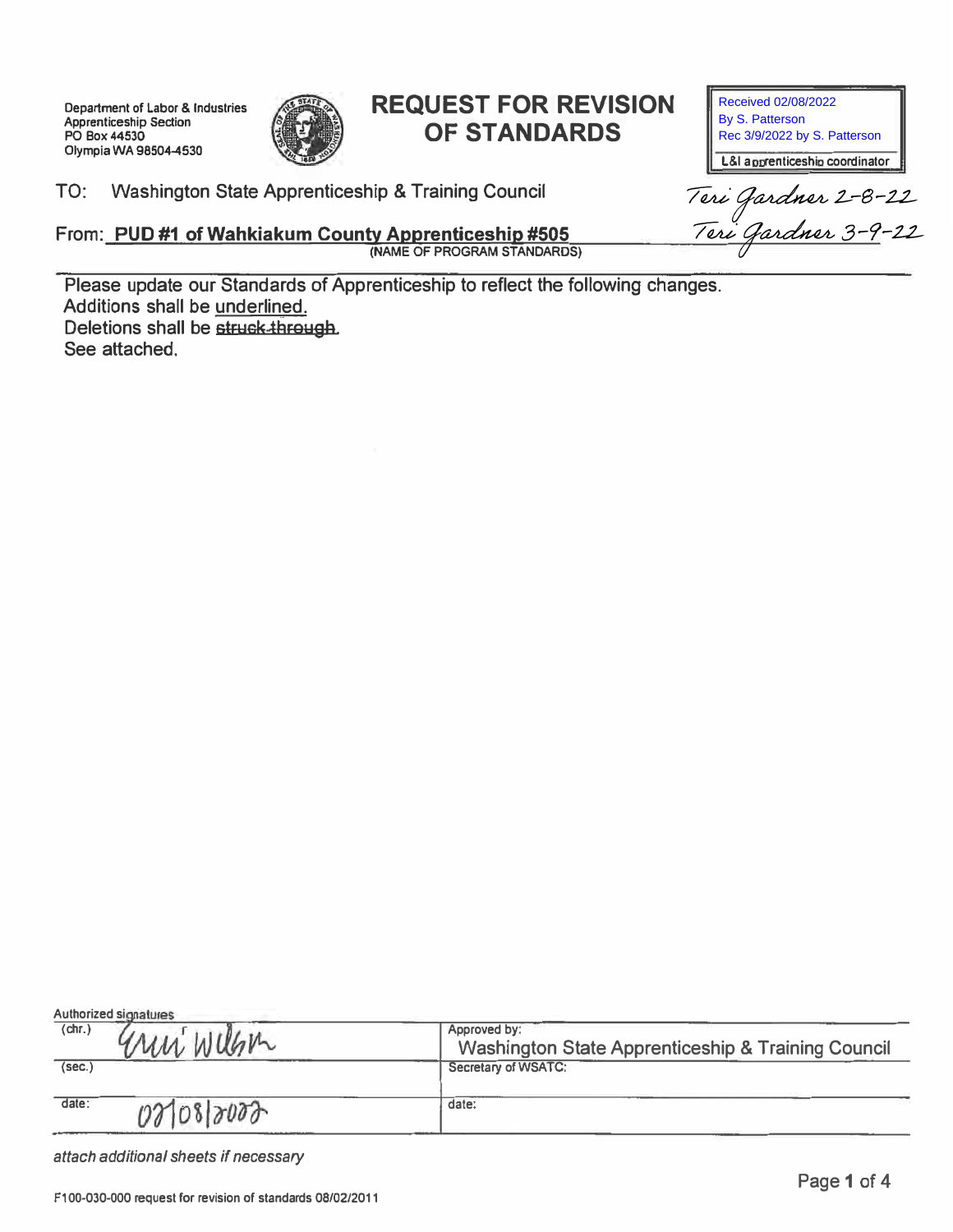## PUD #1 of Wahkiakum County Apprenticeship #505

| Occupational Objective(s): | SOC#       | Term [WAC 296-05-015] |
|----------------------------|------------|-----------------------|
| <b>LINEMAN</b>             | 49-9051.00 | <b>6000 HOURS</b>     |
| <b>METERMAN</b>            | 49-9012.01 | <b>6000 HOURS</b>     |

Sponsor Introductory Statement (Required):

**The following Standards for the development of linemen and metermen apprentices have been prepared by the International Brotherhood of Electrical Workers, Local No. 77 and the Wahkiakum County PUD**  No. 1–, also known as JATC throughout these Standards. When approved by and registered with the **Registration Agency, these Standards will govern the training of apprentices in this industry**

### **II. MINIMUM QUALIFICATIONS:**

- Physical: **Able to perform tasks of the occupation as evidenced by a medical exam by a physician. Physically and mentally able to safely perform or learn to safely perform essential functions of the job either with or without reasonable accommodations and without endangering the safety or health of themselves or co-workers throughout the term of the apprenticeship agreement.**
- Other: **Applicants for lineman apprenticeship shall have served a minimum of one year as a groundman, including substantial experience on a line crew.**

**Applicants for meterman apprenticeship shall have served a minimum of one year as a meter tester.**

## **III. CONDUCT OF PROGRAM UNDER WASHINGTON EQUAL EMPLOYMENT OPPORTUNITY PLAN:**

A. Selection Procedures:

**Exempt per 296-05-405(1)(a).**

**Exempt per 296-05-405(1)(b).**

B. Equal Employment Opportunity Plan:

**Exempt per 296-05-405(1)(a).**

**Exempt per 296-05-405(1)(b)**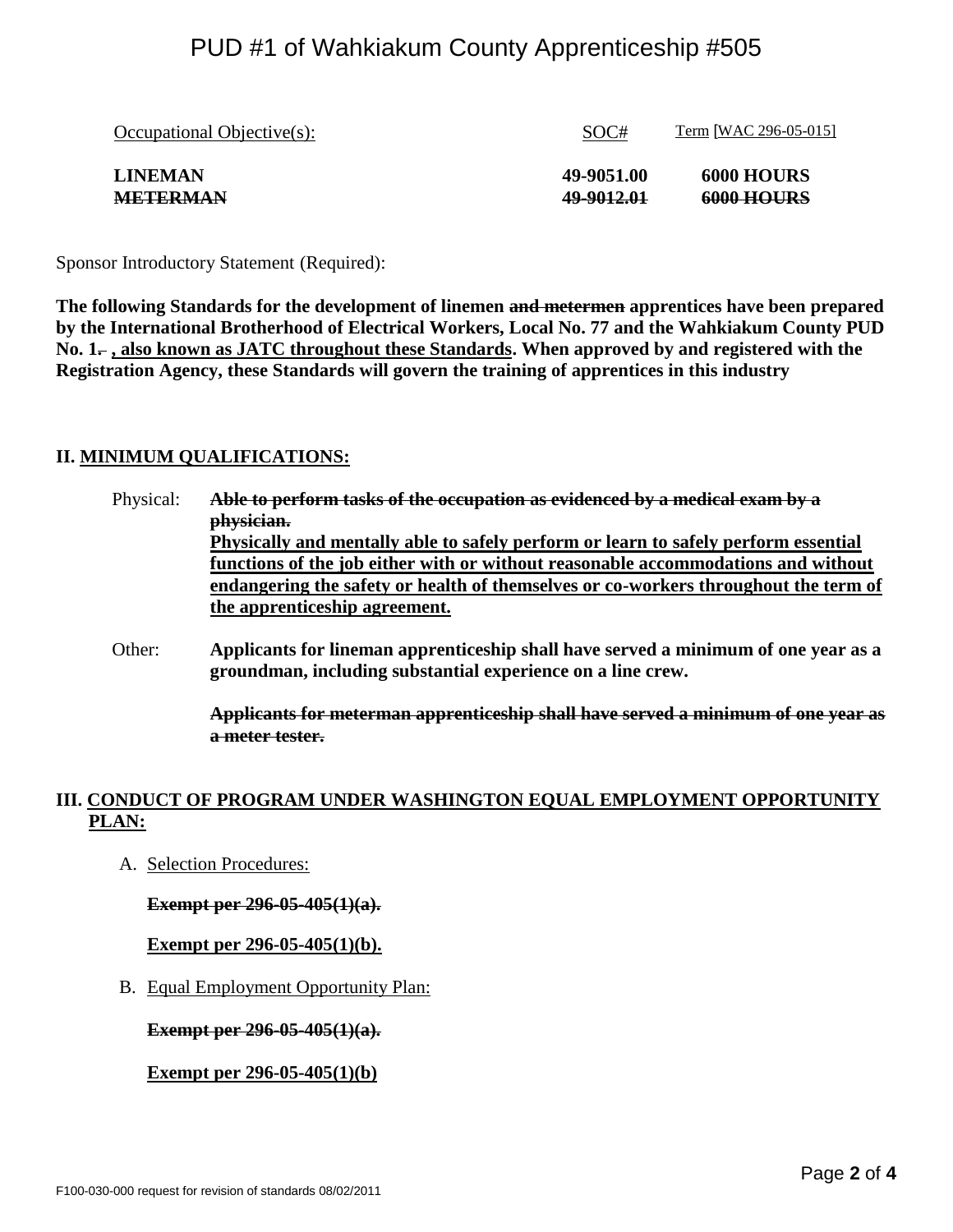## **VI. RATIO OF APPRENTICES TO JOURNEY LEVEL WORKERS**

E. The ratio must be described in a specific and clear manner, as to the application in terms of job site, work group, department or plant:

**There shall be not more than one (1) lineman apprentice to every crew of from three (3) to six (6) journey-level linemen in the PUD. There shall not be more than one meterman apprentice to every meterman.**

### **VII. APPRENTICE WAGES AND WAGE PROGRESSION:**

C. Wage Progression Schedules

### **2. Meterman Apprentice:**

| <b>Step</b> | Number of hours/months        | Percentage of journey level rate |
|-------------|-------------------------------|----------------------------------|
|             | 0000 - 1000 hours             | 79.0%                            |
| Δ           | 1001 - 2000 hours             | 83.2%                            |
| 3           | 2001 - 3000 hours             | 87.4%                            |
|             | 3001 - 4000 hours             | <b>91.6%</b>                     |
| 5           | 4001 - 5000 hours             | <del>95.8%</del>                 |
| Ð           | 6000 hours<br><del>5001</del> | 100%                             |

#### **VIII. WORK PROCESSES:**

|    | <u> Atarmanı</u>                                                        | nnrovimata Haure |
|----|-------------------------------------------------------------------------|------------------|
|    | Numbering, testing, and calibrating watt-hour meters                    | 500              |
|    | <b>Entering meter test date on required forms and reports</b>           | 200              |
| ð. | Testing voltmeters and other electrical instruments .                   | 500              |
| ٠. | Repairing, reconstructing, cleaning, and painting electrical meters     | 500<br>JW.       |
| э. | Wiring and checking of meter installations.                             | 500              |
| o. | Testing meters on customer's premises                                   | 40A              |
|    | <b>Investigating customers' complaints</b>                              | 400              |
| ð. | <del>Checking loads and demands.</del>                                  | 300              |
| У. | <b>Installing and removing meters </b>                                  | ንበበ              |
|    | Maintenance of demand measurement devices and reading meters, resetting |                  |
|    | demand registers, and changing demand charts                            |                  |

**TOTAL HOURS: 6000**